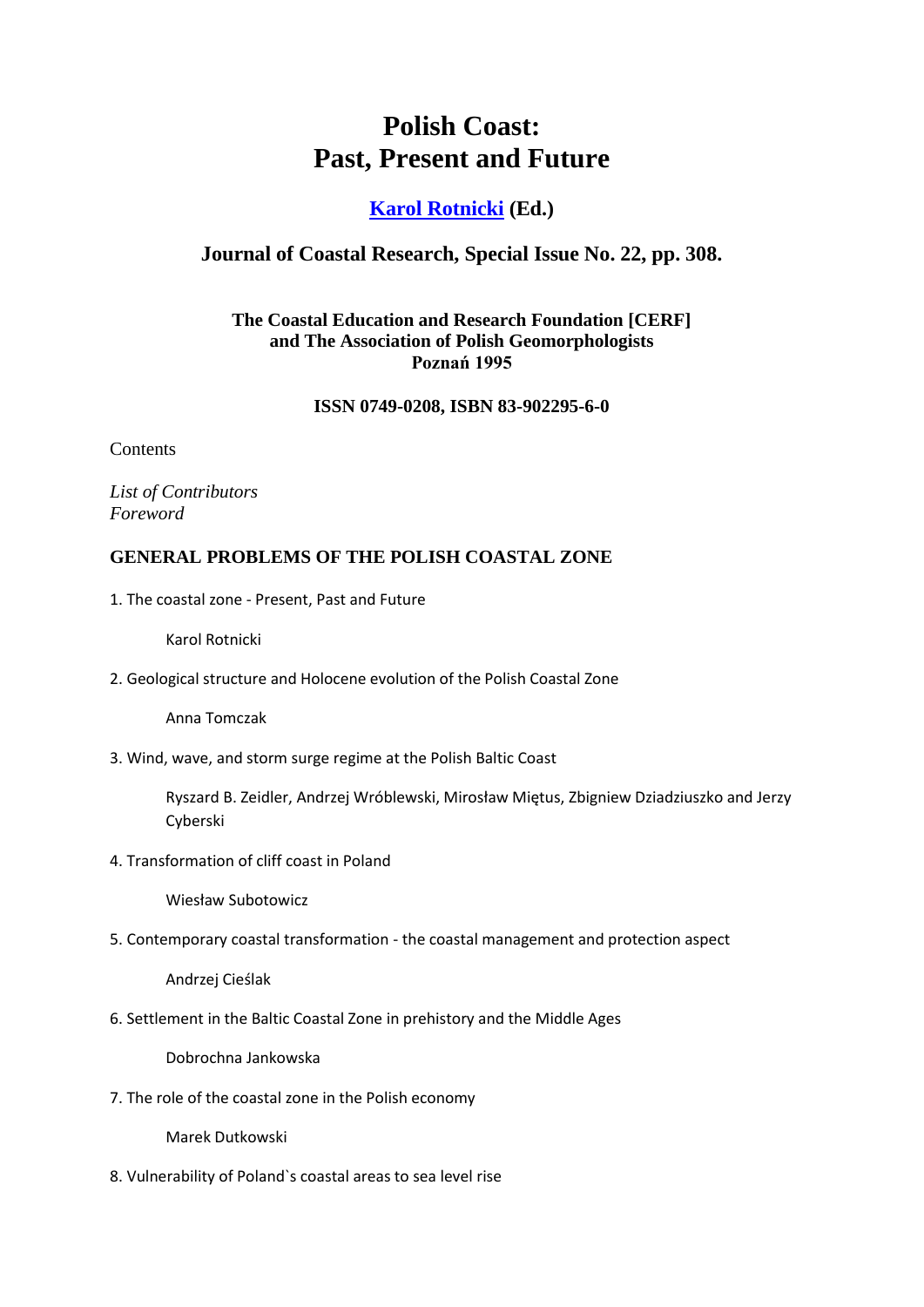Ryszard B. Zeidler

9. Accelerated sea level rise as a threat to the Polish Coastal Zone - quantification of risk

Karol Rotnicki, Ryszard K. Borówka and Neal Devine

#### **REGIONAL CASE STUDIES OF THE POLISH COASTAL ZONE**

#### *EASTERN COAST*

10. Geology and evolution of the Vistula Delta and Vistula Bar

Józef E. Mojski

11. Hydrography of Żuławy Wiślane (Vistula Delta) and its changes over the historical period

Jerzy Cyberski

12. Origin of the "Wisła Śmiała" (Brave Vistula) mouth in the Vistula Delta

Tadeusz Basiński

13. Impact of the Baltic Sea on ground water and surface water in Żuławy Wiślane (Vistula Delta)

Jan Drwal

14. Żuławy (Vistula Delta): an socio-economic overview

Jerzy Gurski

15. Relief, geology and evolution of the Hel Spit

Anna Tomczak

16. Origin and evolution of the Puck Lagoon

Regina Kramarska, Szymon Uścinowicz and Joanna Zachowicz

17. Coast changes of the Hel Spit over the last 40 years

Kazimierz Furmańczyk

18. Protection of the Hel Spit

Tadeusz Basiński

19. Lithodynamics and protection of the cliff coast at Jastrzębia Góra

Wiesław Subotowicz

20. Peat series in the Karwia Lowland and the problem of Holocene marine transgression

Anna Tomczak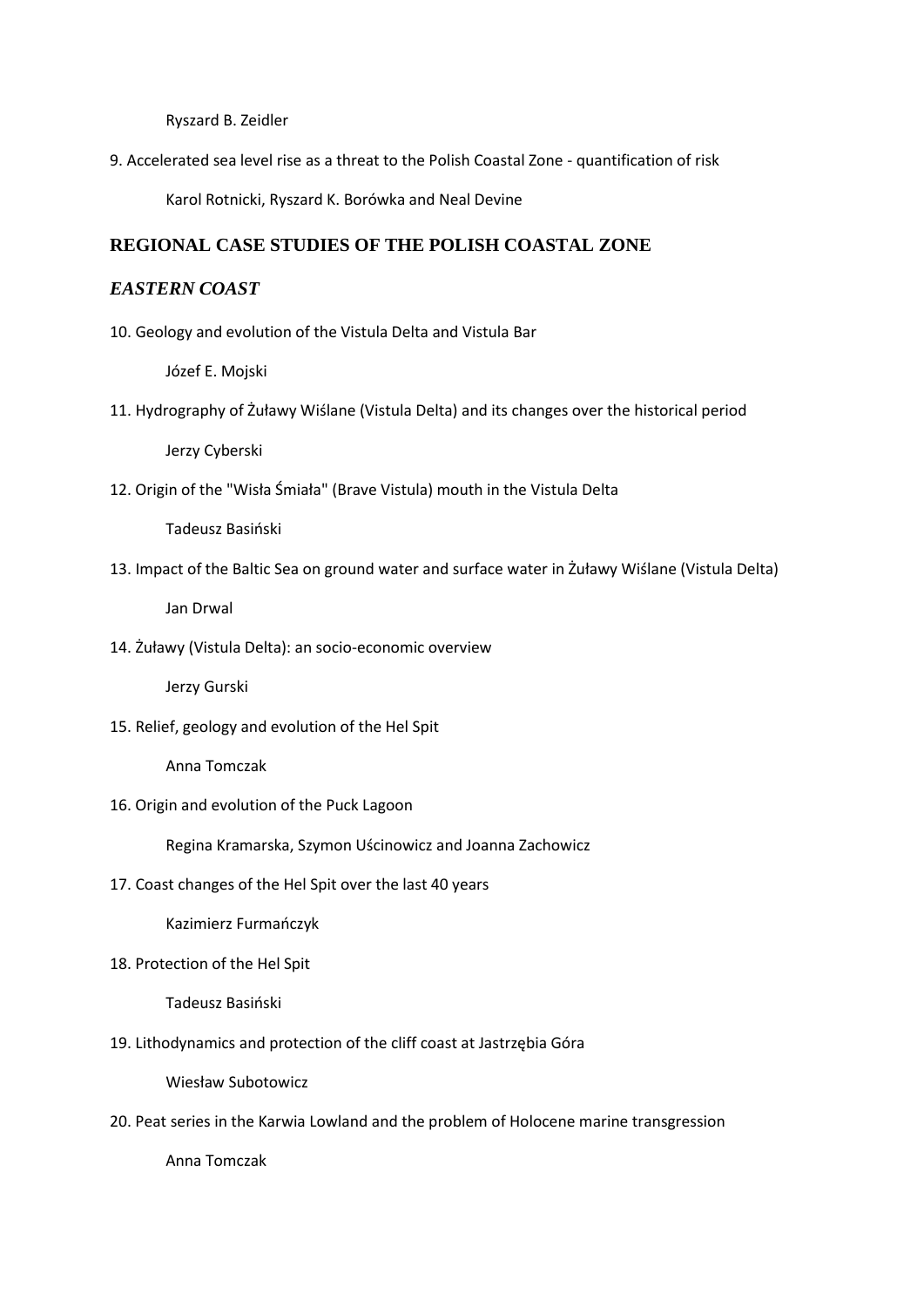## *MIDDLE COAST*

21. An outline of geomorphology and main problems of the Upper Quaternary of the Gardno-Łeba Coastal Plain

Karol Rotnicki

22. Sub-Quaternary surface and main Quaternary series in the Gardno-Łeba Coastal Plain

Ryszard K. Borówka

23. The last cold period in the Gardno-Łeba Coastal Plain

Karol Rotnicki and Ryszard K. Borówka

24. Evidences of the Litorina Sea at Kluki, Gardno-Łeba Coastal Plain

Karol Rotnicki and Ryszard K. Borówka

25. Holocene deposits and molluscan assemblages in Lake Łebsko, Gardno-Łeba Plain

Adam Wojciechowski

26. Palaeoecological changes in the Kluki area during the Holocene in the light of the diatom analysis

Małgorzata Witak and Andrzej Witkowski

27. Dunes on the Łeba Barrier - their history and dynamics of present-day aeolian processes

Ryszard K. Borówka

28. Transformation of the forest and soil covers on the Łeba Barrier and the Gardno-Łeba Coastal Plain

Kazimierz Tobolski

29. Balance of the aeolian sand transport on the beach and the problem of sand nourishment of the active dune field on the Łeba Barrier

Mieczysław Borówka II and Karol Rotnicki

30. Dune erosion during storm surges

Tadeusz Basiński

31. Shoreline changes of the Łeba Barrier in modern times

Ryszard K. Borówka and Karol Rotnicki

#### *WESTERN COAST*

32. Ustronie Morskie - holiday resort: A typical example of hazards to a recreation tourist place situated near a cliff coast